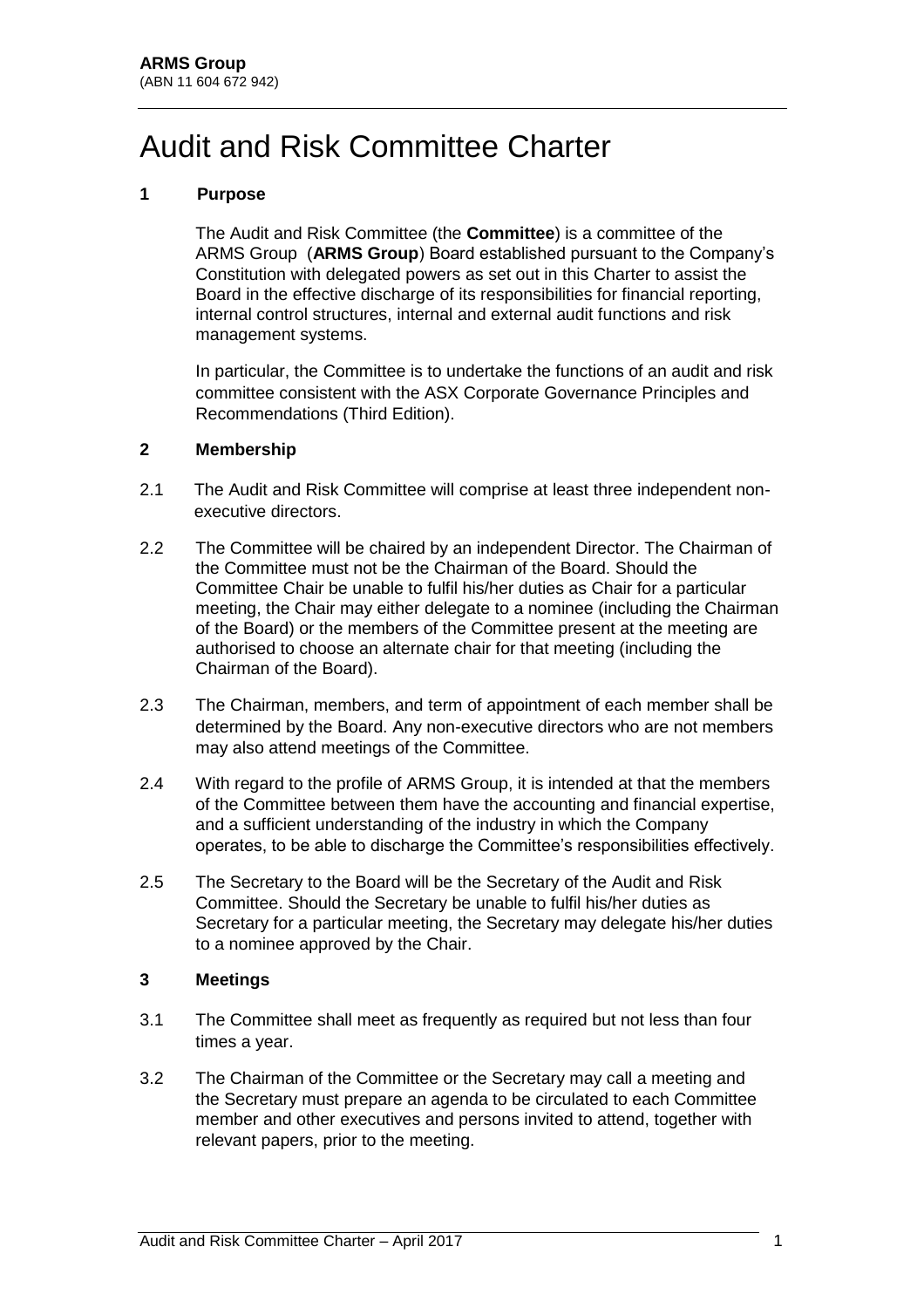- 3.3 The Chairman of the Committee must call a meeting of the Committee if so requested by any Committee member, the external auditor, the internal auditor (if any) or the Chairman of the Board.
- 3.4 The Committee may invite other persons, such as the Managing Director/CEO, the CFO, other representatives of management, the internal auditor (if any) or the external auditor to attend meetings if considered appropriate by the Chairman of the Committee.
- 3.5 Two members of the Committee shall constitute a quorum.
- 3.6 The Committee may meet with the external auditors and/or the internal auditor function without members of management being present whenever it is deemed appropriate by the Chairman of the Committee.
- 3.7 The Chairman of the Committee will report to the Board following each Committee meeting and annually report back against the Committee's charter.

### **4 Responsibilities**

The Committee has no delegated authority (except as specifically set out below), but will make recommendations to the Board on the following matters (amongst other things):

- 4.1 ARMS Group's business
	- (a) the Group's structure and businesses to ensure that it can adequately assess the risks faced by the Group;
- 4.2 Corporate Reporting
	- (a) the annual and half yearly financial and other corporate reports prepared for ARMS Group;
	- (b) the accounting policies of ARMS Group;
- 4.3 Assessment of internal controls
	- (a) the scope and adequacy of audit programmes of internal and external auditors and any material issues arising from these audits;
	- (b) ARMS Group's systems of accounting and internal controls;
	- (c) the independence of external auditors and determining procedures for the rotation of audit partners;
	- (d) the appointment and termination of internal and external auditors, terms of their engagement and the level of their fees; and
	- (e) the performance of the internal and external auditors.
- 4.4 External audit
	- (a) the pre-approval of the scope and adequacy of all audit and non-audit services provided by the external auditor in accordance with the financial limits and other conditions set out in the Company's approved Non-Audit Services Policy, including whether the provision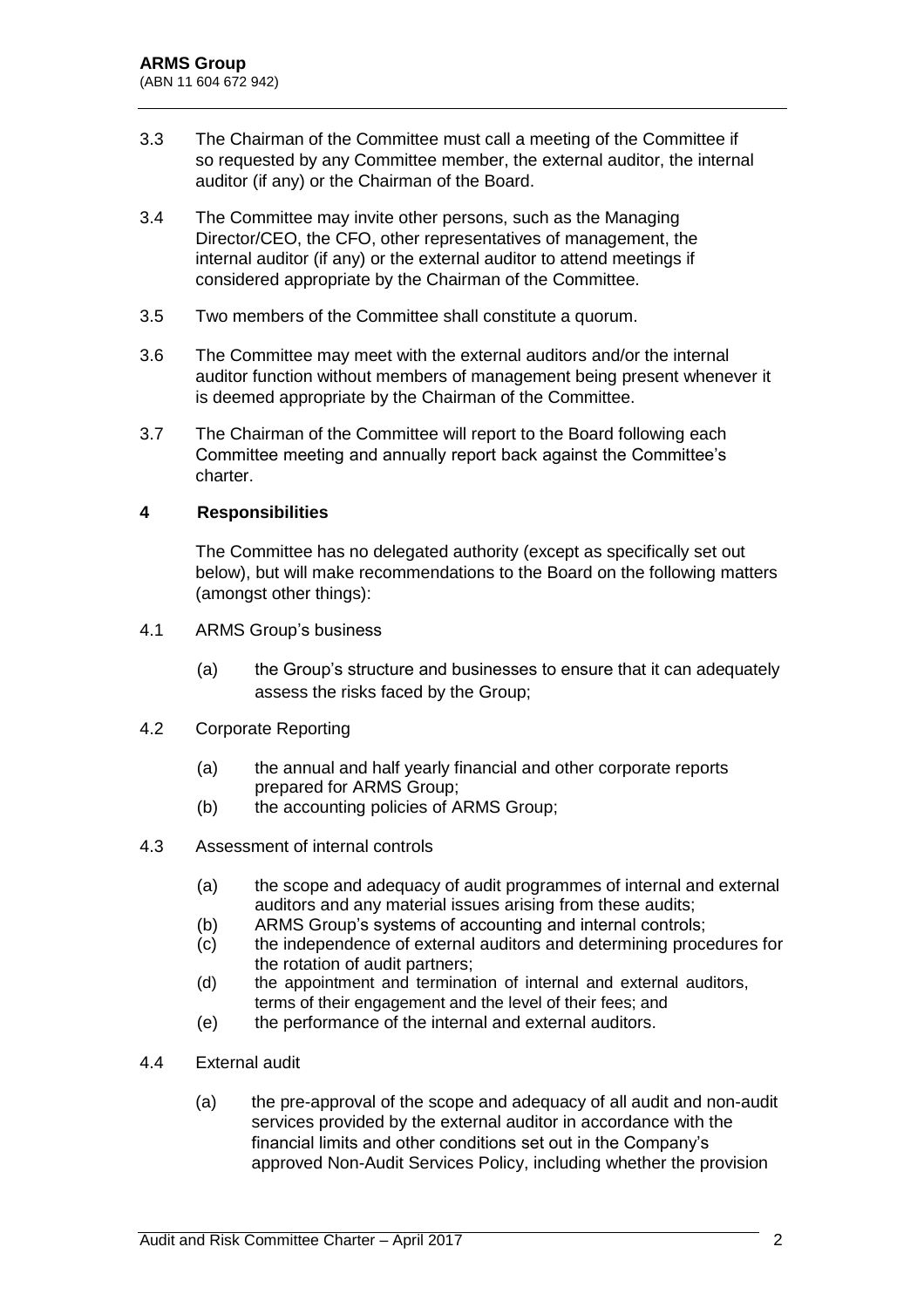of non-audit services might compromise the independence of the external audit.

- 4.5 Internal audit
	- (a) the calibre of finance employees and how they manage and perceive ARMS Group's risk management culture and soundness of internal controls;
	- (b) the appointment and dismissal of the executive responsible for the internal audit function and any outsourced internal audit support required:
	- (c) the performance and objectivity of the internal audit function generally including the maintenance of an appropriate direct reporting line from the internal audit function to the Committee and the CEO and CFO;
	- (d) the audit support necessary having regard to the location and breadth of Group operations; and
	- (e) the pre-approval of the scope and adequacy of all audit and nonaudit services provided by the internal auditor in accordance with the financial limits and other conditions set out in the Company's approved Non-Audit Services Policy.
- 4.6 Risk management
	- (a) the adequacy of the Group's risk management strategies and systems of control, including information technology security and control, by reviewing reports of Management, the external audit and internal audit;
	- (b) the effectiveness of the Company's financial risk management systems in respect of both the identification and management of risks by reviewing reports of Management, the external audit and internal audit;
	- (c) the evaluation of any material exposure of the Company to economic, environmental and social sustainability risks and, if necessary, recommending management of those risks.
	- (d) the Company's risk management framework including reviewing it at least annually to satisfy itself that the framework continues to be sound;
	- (e) the scope of the internal and external auditor's review of internal controls, and obtain reports on significant findings and recommendations, together with Management's responses;
	- (f) the ability of the Company to fund its activities, having regard to current funding arrangements and strategies and the Company's outlook as to solvency;
	- (g) the prudence of gearing levels, interest cover and compliance with banking covenants;
	- (h) post audit reviews of major capital expenditures and acquisitions;
	- (i) oversight of the Company's tax risks including any material tax issues; and
	- (j) the appropriateness of the Group's insurance program and the adequacy of insurance coverage taking account the Group's strategies.